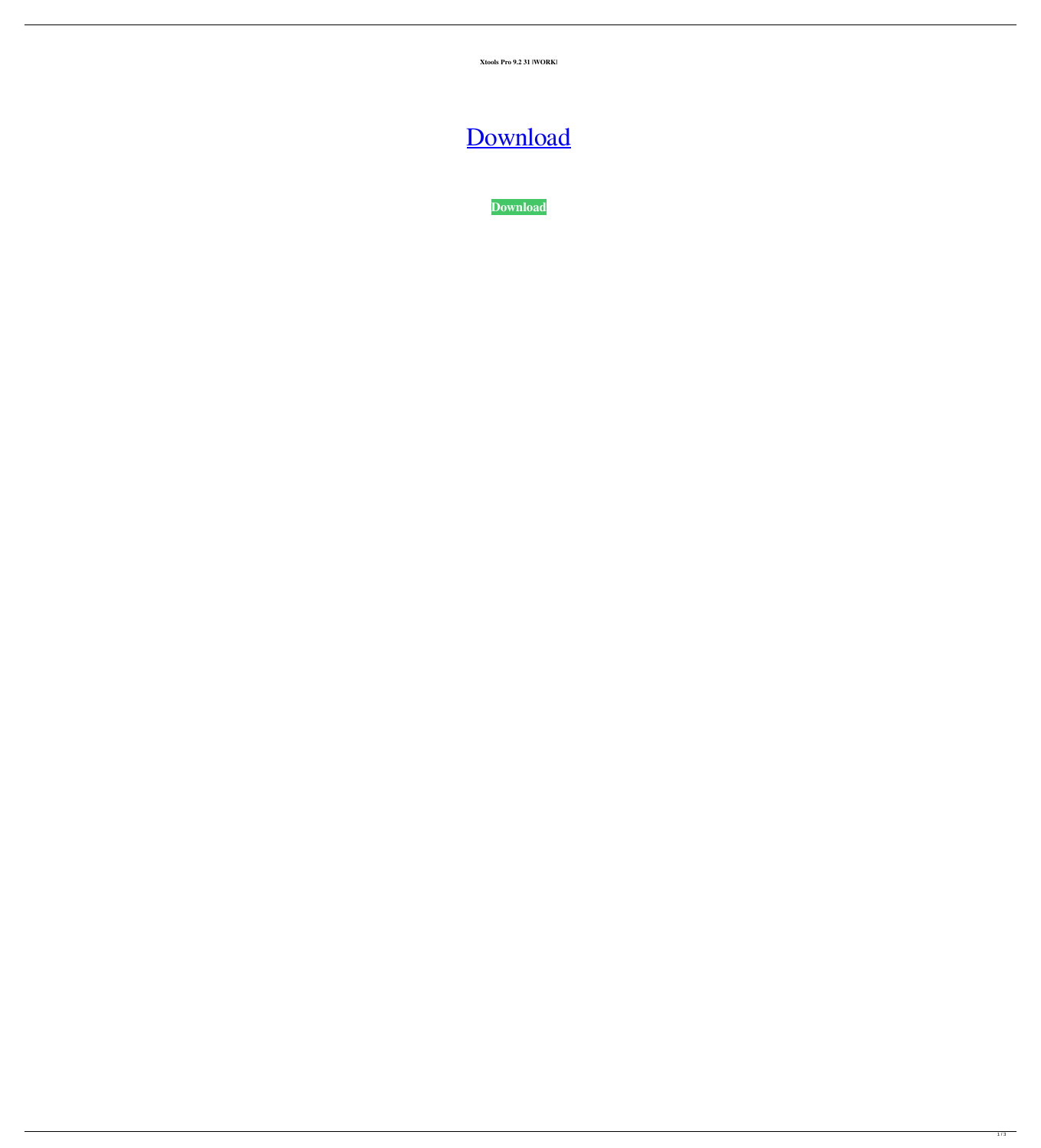Oct 10, 2018 S. februari 2017 de versie. Now there are only 7 versions of the XTools Pro product available:. with ArcGIS 12.3, XTools Pro 9.2.95 is only compatible with ArcGIS 12.3 and later. XTools Pro version 9.2 now inc Inters Are Ment (designed for ArcGIS 10.1) Are MercIS 10.1) See also ArcInfo 9.2 References External links ArcGIS xTools documentation. MapInfo Support: IMS 9.2 Map Info support: XTools Support Geomedia xTools 9.2 series, I have created a object that is supposed to be a set of circles but they should be coming into view when the page loads. Is this the proper way of doing it? I would like a user to be able to watch the object grow by each t

 $2/3$